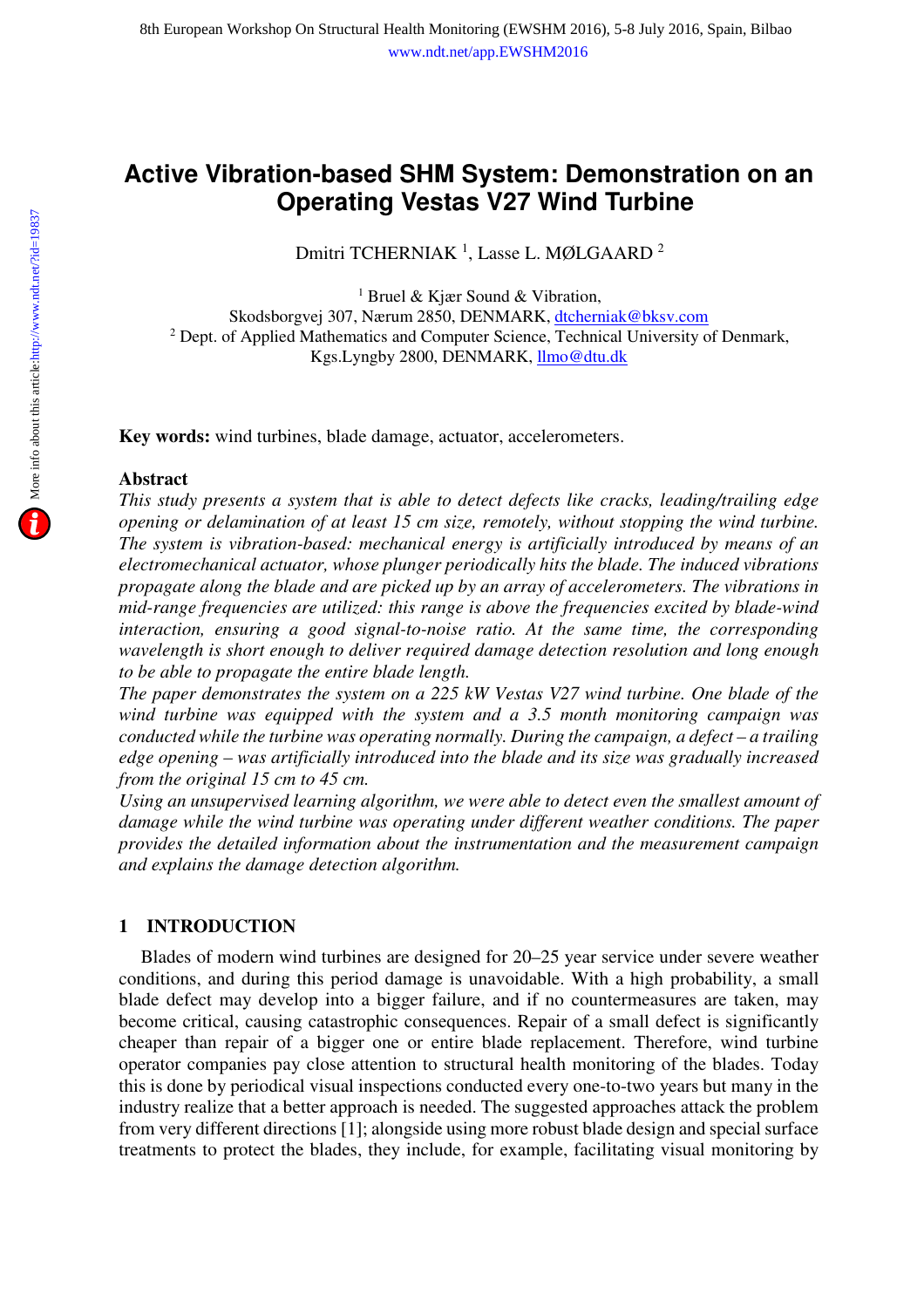means of transportable ground-based optical systems, by drones equipped with high-resolution video cameras, using thermography and many others techniques.

One of the most promising ways is instrumenting wind turbines with vibration sensors and monitoring the blades' integrity via permanent monitoring of their vibration, [2], [3]. This approach is already adopted for monitoring the mechanical components of wind turbines, such as gearbox and bearings. The main advantage of such a system is that the operator/owner is notified about the occurrence of damage almost immediately after it has happened and not after one-two years, when it is detected by visual inspection.

Structural health monitoring via vibration monitoring may be based on different physical phenomena. One of the popular vibration-based approaches is detecting changes in modal parameters: loss of structural integrity leads to stiffness reduction, which can be detected by monitoring modal parameters. However, this approach cannot achieve the required damage resolution since the modal parameters are not very sensitive to damage [4]. Another wellknown vibration approach is based on guided waves [5]: a piezoelectric exciter generates stress waves, which propagate through the structure and get picked by another piezoelectric sensor. Typically, a network of active sensors (which can measure and generate vibrations) is used. Blade damage can be detected and localized by monitoring how the vibration propagates from the actuators to the sensors. The guided waves approach has much better damage resolution but requires high sensor density, since the high-frequency oscillations quickly decay with the propagation distance. Using a large number of sensors adds complexity to the SHM system and negatively influences its cost, making it less attractive for the end users.

In study [6], the authors introduced another technique (patent pending), which is similar to the guided waves technique but has inherent differences: the excitation is introduced by an electromechanical actuator, and the utilized frequency range is much lower compared to the guided waves approach. The introduced vibrations are picked by an array of accelerometers. The waves at the lower frequency (around 1 kHz) can propagate longer distances, thus the technique requires far fewer sensors. At the same time, the frequency is high enough to ensure sufficient damage detection resolution (at least 15 cm size). Structural damage changes the properties of the energy propagation between the actuator and the accelerometers; this can be detected comparing the vibration pattern in a reference (healthy) state with the damaged state.

The important feature of the suggested approach is that it is possible not only to detect damage but also to follow its development, [6]. Additionally, studies [7], [8], [9] demonstrated the possibility to use the technique for damage localization.

In [6] the method was applied to an SSP34m blade (34 m long), mounted on a test rig. The presented study reports the results when the same technique was used on an operating wind turbine.

#### **2 SYSTEM IMPLEMENTATION ON VESTAS V27 WIND TURBINE**

Study [6] describes the experiment conducted on an SSP34m blade mounted in a test rig. Test rig facilities greatly simplified the experiment: since the blade did not move and was located indoors, much less care had to be taken about mounting of accelerometers, actuators and cabling. The experiment proved that the proposed approach performs well on a modern blade, with feasible actuator location and using a reasonable number of sensors. It managed to detect a realistic blade fault (trailing edge opening) and follow up on its progression. However, using the test rig, we could not evaluate how robust the method was against noise. Indeed, when operating, the wind turbine blade is subjected to wind excitation and excitation from the hub and nacelle mechanisms, which mask the signal from the actuator. In [6] some artificial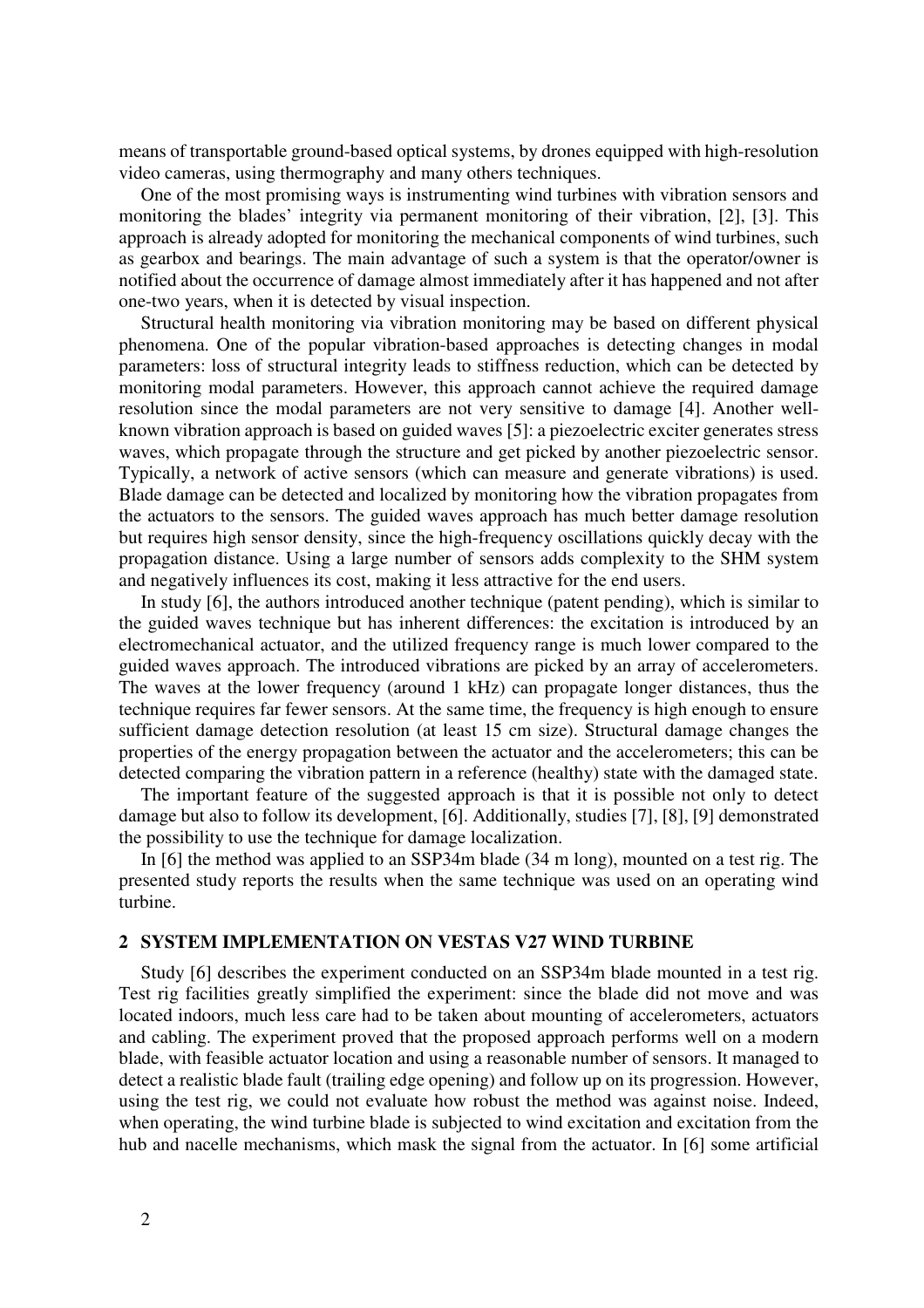noise (recorded on the blades of another wind turbine in operation) was mixed with the measured signals from the actuator: we had to admit that the selected signal-to-noise ratio was very much a guess. In addition, to be able to show the technical feasibility of the proposed system, it was important to demonstrate it on an operating wind turbine.

Vestas V27 wind turbine was selected for the experiment due to its availability. The wind turbine stands on the grounds of Technical University of Denmark (DTU), Department of Wind Energy (formerly known as Risø), in Denmark, near town of Roskilde. Vestas V27 is a relatively old wind turbine, with 27 m rotor diameter and 225 kW rated power. However, this wind turbine can be considered representative of many modern wind turbines: it is an upwind, pitch regulated, horizontal axis wind turbine. In contrast to modern wind turbines, its blades are relatively stiff, and it has only two speed regimes: 32 and 43 rpm.

For blade excitation, the same actuator was used as for the SSP34m blade experiment (Figure 1a). The actuator is a simple electromechanical device: a coil is mounted on a steel base; driven by an electrical pulse, the coil "shoots" the plunger towards the structure; after the hit, the plunger returns to the initial position by means of a spring.

Due to the size of the blade, it was not possible to install the actuator inside the blade (as was done on the SSP34m blade). Instead, the actuator was installed outside the blade, on its upwind side about 1 metre from the root, covered by a waterproof lid and secured with a strap (Figure 1b,c).



Figure 1. Actuator: a) design; b) actuator location, inside the circle; c) installation on the blade.

The vibrations were measured by accelerometers. The blade was instrumented with twelve monoaxial piezoelectric accelerometers (Brüel & Kjær Type 4507B); their location is shown in Figure 2a. The nominal sensitivity of accelerometers  $#5 - #15$  was  $10 \text{ mV/ms}^2$  (Type 4507-B-004) and accelerometer #16, located near the actuator, had nominal sensitivity  $1 \text{ mV/ms}^{-2}$ (Type 4507-B-001). For mounting the accelerometers, we used plastic mounting clips, which were glued directly to the blade (no special alignment was performed, the accelerometers' measurement direction was normal to the blade surface). To protect the accelerometers, they were covered by silicon, then "helicopter tape" was applied on top to give the silicon a smooth shape (Figure 2b). The accelerometers and cables were placed on downwind side of the blade.

The accelerometer cables run from the accelerometers towards the trailing edge and then along the trailing edge towards the blade root (Figure 2c). The cables were glued to the blade with silicon and covered with helicopter tape. Experience from the previous long measurement campaign on the same wind turbine [10] was used. From the same experience, we knew that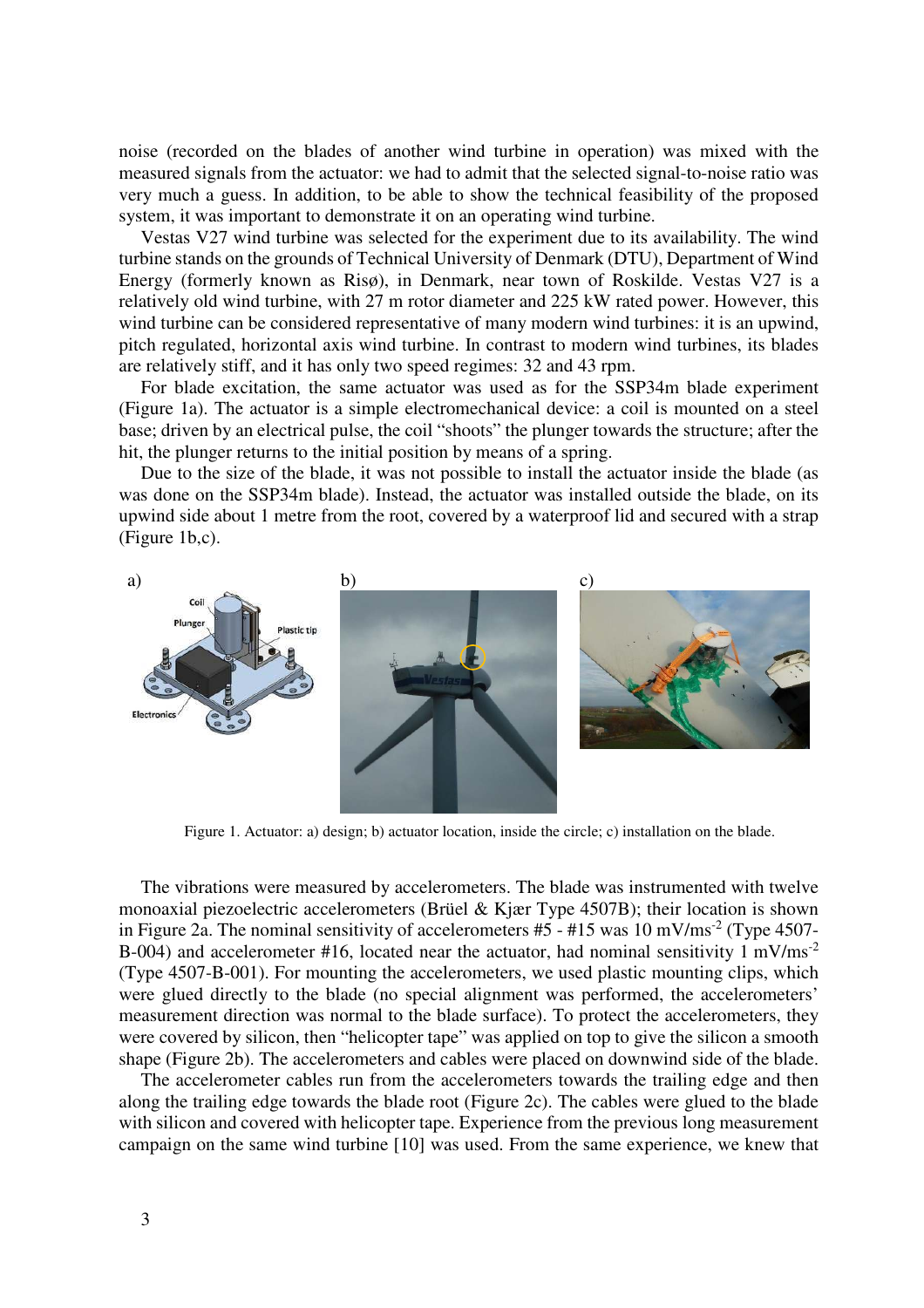such an arrangement could last several months, which is sufficient for the planned campaign, but obviously not good enough to survive on the blade for several years. For the latter case, other arrangements must be developed.



Figure 2. Blade instrumentation: a) red circles – location of the accelerometers; green circle – actuator location; b) accelerometer mounted on the blade; c) cable arrangement.

The accelerometers were connected to a data acquisition system (Brüel & Kjær Type 3660- C with two LAN-XI modules, a 12-channel input module Type 3053-B-120 and 4-channel input/output module Type 3160-A-042). Two piezoresistive DC accelerometers Type 4574-D mounted in the spinner were used to estimate the rotor azimuth with a possibility to derive the rotational speed of the rotor. In addition, the pitch angle was measured.

The actuator was controlled by the signal from the signal generator built into one of the data acquisition modules. The generated rectangular pulse triggered the actuator's electronics, making a 100  $\mu$ F capacitor discharge through the coil. Then the capacitor was charged again to 48 V using a DC/DC converter to be ready for the next shot.

The data acquisition system and the electronics were placed in a waterproof box (dimensions  $60 \times 45 \times 20$  cm<sup>3</sup> and weight 25 kg), which was mounted to the inner surface of the spinner (Figure 3). The equipment was powered by 24 V from the nacelle via a slip ring.

The measured data (in total 16 signals sampled with 16384 Hz frequency) was wirelessly transmitted from the rotating part to the nacelle via two Cisco wireless access points, one located inside the waterproof box and another installed in the nacelle. When the turbine is operating, the line of sight between the hub and nacelle might be blocked by the steel parts of the hub. To keep an uninterrupted wireless connection, two pairs of antennas were employed: two omnidirectional antennas attached to the hub and two directional antennas mounted inside the nacelle.

The data acquisition system was controlled by Brüel & Kjær PULSE LabShop software. The software was programmed to start data acquisition, wait 10 seconds, initiate an actuator hit and measure for another 20 seconds. Then acquisition was stopped and the system waited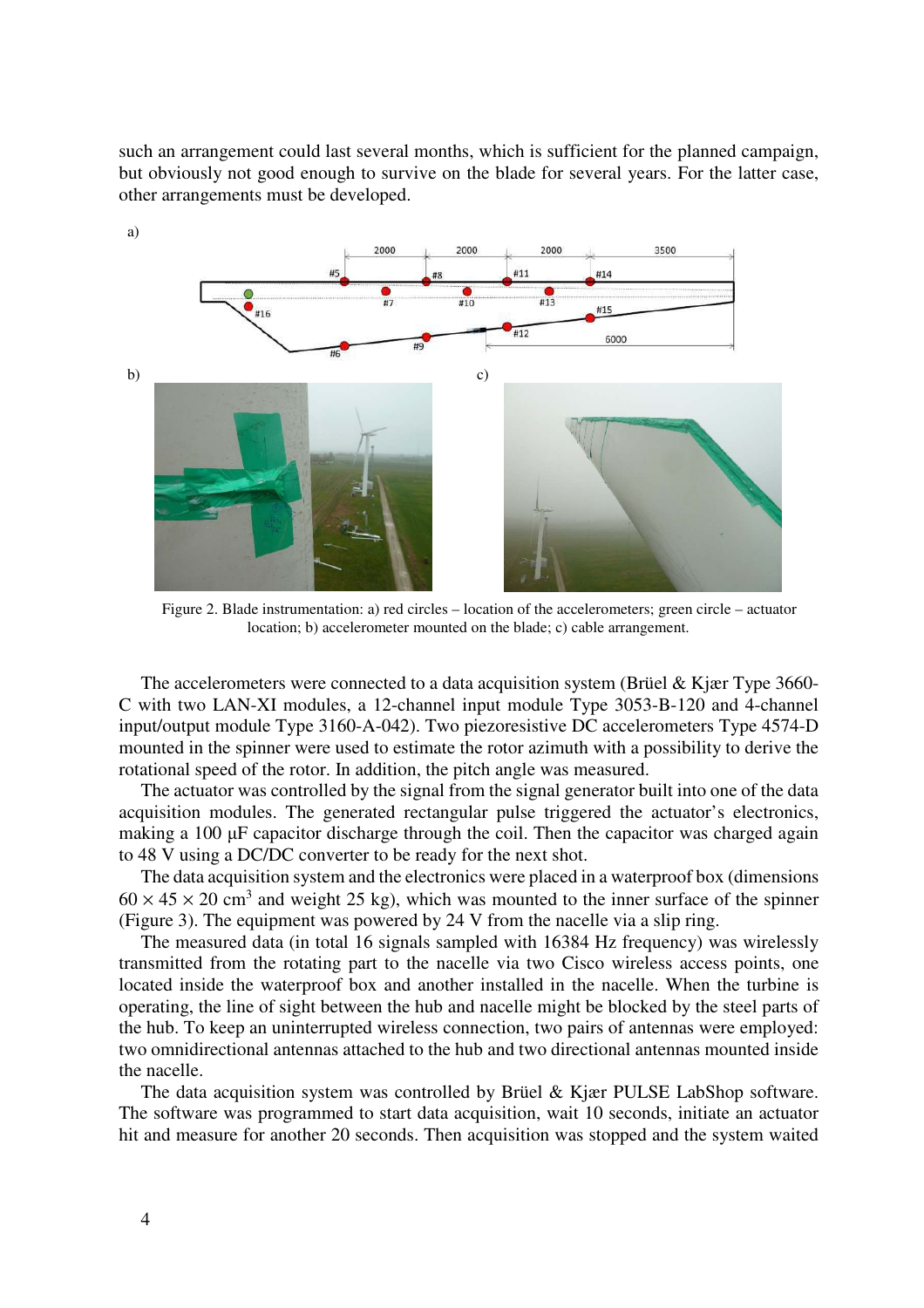for four and a half minutes and initiated again. Thus, 12 actuator hits and corresponding datasets were produced every hour. Typical signals are shown in Figure 4.



Figure 3. Data acquisition system: a) The waterproof box with LAN-Xi system (more modules are shown); b) the waterproof box is mounted inside the spinner but the cables are not yet connected.



Figure 4. Typical signals: a) accelerometer #16 (20cm from the actuator); b) accelerometer #15 (8.5m from the actuator); c) DC accelerometer.

Simultaneously with the vibration data, meteorological data were collected from a nearby weather mast. The weather data included temperature, wind speed and direction, wind turbulence at different altitudes, atmospheric pressure, precipitation, etc.; the data from the mast were delivered averaged within one-minute intervals. The power production data and yaw angle (the angle between the wind and orientation of the nacelle) was also available from the wind turbine system.

#### **3 EXPERIMENT**

The measurement campaign was started Nov. 28, 2014 and finished Mar. 12, 2015, thus lasting 104 days. With 12 actuator hits per hour (6 hits per hour during the Christmas and New year eve period), data from 24693 actuator hits were collected. During this time, the wind turbine was subjected to different weather conditions. The monitoring period covers about 1/3 of a year, thus no season-related events were observed. During the campaign, the turbine was in normal power production regime, governed by its controller. However, following the agreement with the wind turbine owner, in the damaged state, we could only operate the turbine under visual surveillance, i.e., during working hours. For nights, weekends and holidays, the wind turbine was set to idling (no power production), though the SHM system was kept working.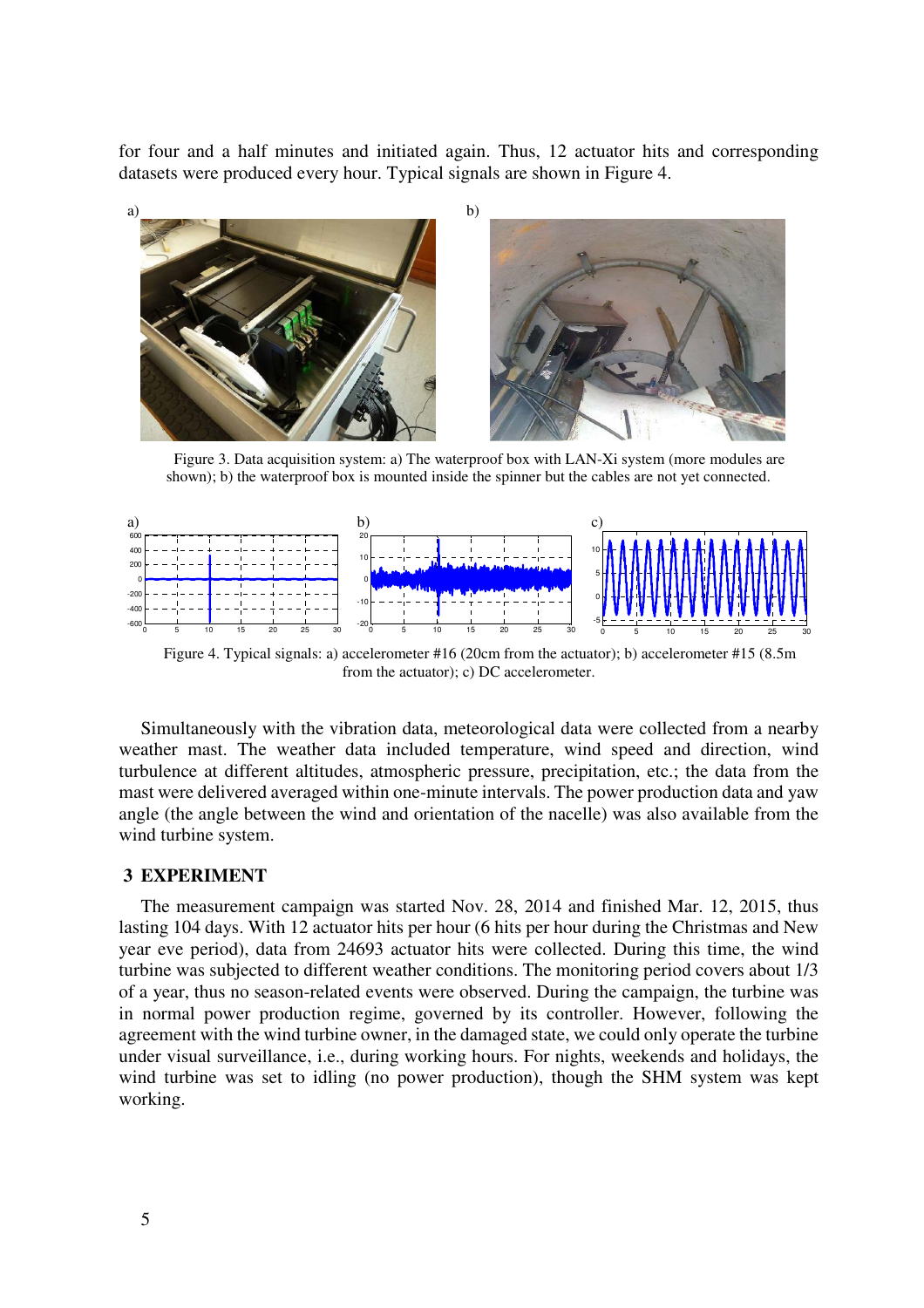# **4 DAMAGE IMPLEMENTATION**

For validating the capabilities of the proposed SHM system, an artificial defect was introduced in the instrumented blade. The following considerations were taken into account:

- (i) Input from wind turbine manufactures and service companies regarding blades' typical defects and their location;
- (ii) Reparability of the defect: it should be possible to repair the blade inexpensively after the end of the experiment;
- (iii) Risk of the artificial damage developing to critical should be minimal.

In addition to this, we planned to test another property of the proposed SHM system: the indication of damage progression. For this reason, we planned gradually increasing the size of the defect.

Taken the abovementioned into account, the trailing edge opening type of damage was selected. This is a typical defect for the blades manufactured using this technology; it is easy to introduce, extend and repair, and, according to experience, the probability that it can progress uncontrollably is very low.

The initial artificial damage was introduced Dec. 9, 2014 (Figure 5a) by technicians from service company Total Wind Group. The trailing edge was opened and extended to simulate a crack. The length of the opening was 15 cm. The opening was covered by helicopter tape to prevent atmospheric water from coming into contact with unprotected inner blade material. Dec.15, 2014 the opening length was extended to 30 cm (Figure 5b) and Jan. 06, 2015 to 45 cm (Figure 5c). Jan. 19, 2015 the defect was repaired. The defect location in the blade is shown in Figure 2a and zoomed in in Figure 5d.



Figure 5. Implementation of the artificial blade damage. a) Initial 15 cm trailing edge opening; b) extended to 30 cm; c) extended to 45 cm. d) damage location in the blade relative to accelerometers, and its development: 15 cm > 30 cm > 45 cm correspond to black > dark grey > light grey.

# **5 DATA PROCESSING AND DAMAGE DETECTION**

#### **5.1 Classification**

Damage detection can be seen from the classification perspective, and then vast knowledge accumulated in this area can be utilized for solving the SHM problems. Using the classification terminology, *semi-supervised anomaly detection* is the term describing our problem. Here we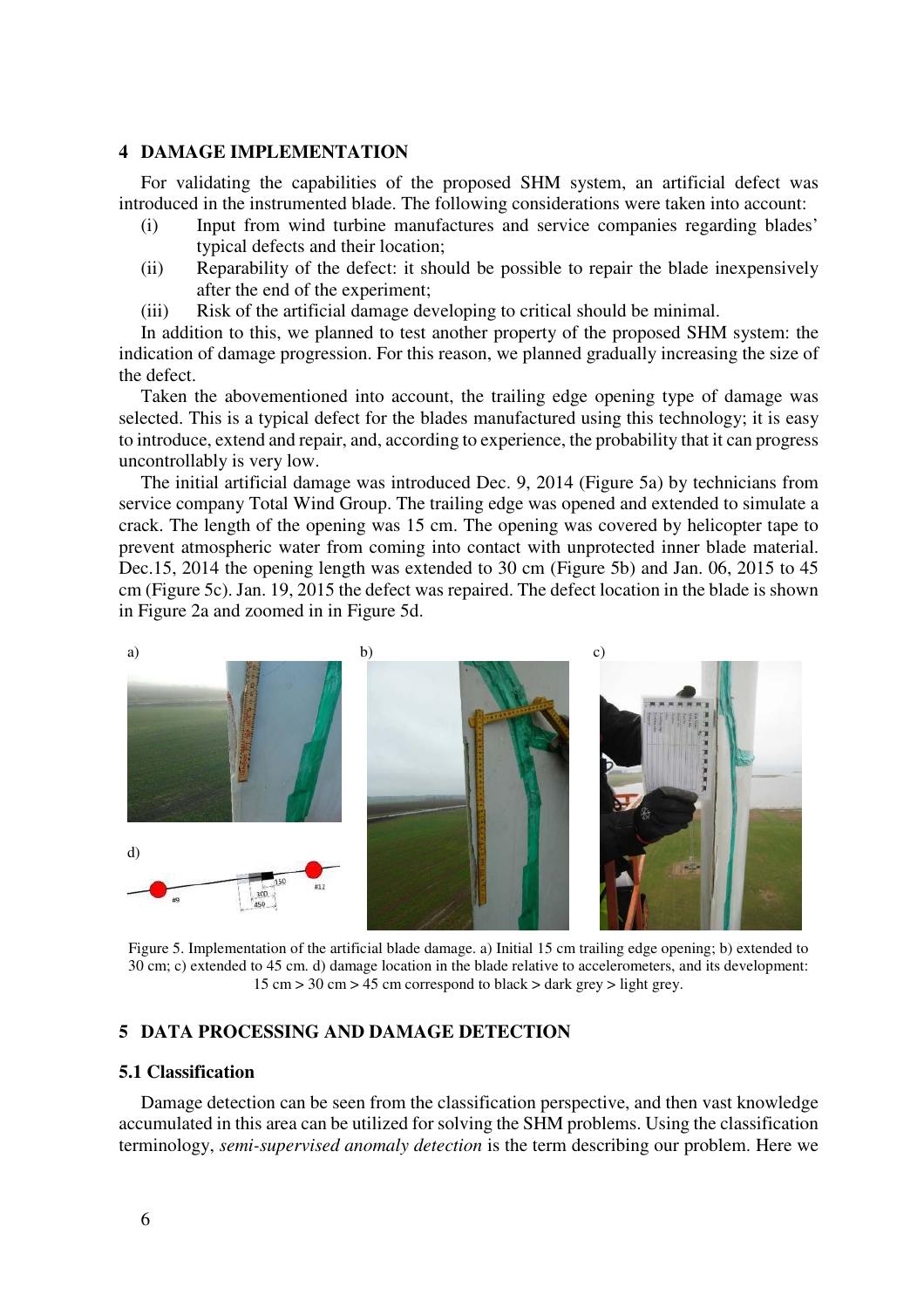assume that only the normal (healthy) state is known, and any deviations from this state are associated with damage. The damage detection procedure therefore includes two phases: the *training phase* and *detection phase.* During the first phase, we assume that the structure is undamaged; here, we collect a number of samples, characterizing the normal state under different operating regimes and establish a statistical model (or models, one for every wind turbine regime) of the normal state. During the detection state, every newly acquired sample is compared with the model of the normal state. If a significant deviation detected, we declare that the blade is damaged.

Calculation of each sample consists of two main steps: pre-processing and calculation of the feature vector, the steps are considered in the following sections.

#### **5.2 Preprocessing**

The data analysis started with processing the two DC accelerometers' signals to extract rotor rpm information and the rotor azimuth at the moment the actuator hit. Then the data from the accelerometers, pitch angle, extracted rotor rpm and rotor azimuth information were combined with the weather data and saved into a database to facilitate data access. The three main operating regimes were identified: idling, operating at 32 rpm and operating at 43 rpm. It was recognized that the vibrational data from the regimes cannot be compared directly, and further analysis was conducted separately for each regime.

Further pre-processing steps included:

- 1. Trimming the part of the signal around the actuator hit. This was done by detecting the beginning of the peak in the actuator control signal;
- 2. Fine alignment of the signals from different hits. This was done using the signal from accelerometer #16, closest to the actuator, since it is least affected by the noise;
- 3. Band-pass filtering. As mentioned in the introduction, a medium frequency range (around 1 kHz) is used. The band-pass filter was designed around this frequency (700– 1200 Hz).

#### **5.3 Feature vector**

Following [11], elements of the covariance matrix were selected as a feature vector, characterizing the current blade's state. An acquired defect in the structure will change the energy propagation from the actuator to the sensors, which will affect the vibration pattern (relative magnitude and phase) of the measured acceleration signals. Since the covariance function is a measure of similarity between two signals, the changes in the vibration pattern will be reflected as a change in the cross-covariance matrix.

The covariance matrix is an  $N \times N$  symmetric matrix, where N is the number of sensors selected for the analysis (either the full set or a subset of the sensors in Figure 2a). The number of distinct elements in the matrix is  $K = N(N + 1)/2$ . If all 12 sensors are selected, the size of the vector is 78, which may reduce the reliability of the statistical model. To avoid this, a dimensionality reduction based on principal component analysis is employed to find a representation with a smaller dimensionality *K*. The feature vector  $y_i \in R^K$ , computed for *i*-th actuator hit, becomes a "sample", describing the state of the blade at time *ti*.

#### **5.4 Normal state and damage index**

Assuming that the system is in undamaged state, let us measure *M* samples and build the matrix  $X = [x_1, x_2, ..., x_M]$ ,  $X \in R^{K,M}$  The statistical properties of the matrix, its mean  $\mu_X \in R^K$ and covariance  $\Sigma_X \in R^{K,K}$  are considered as a simple statistical model of the normal state. The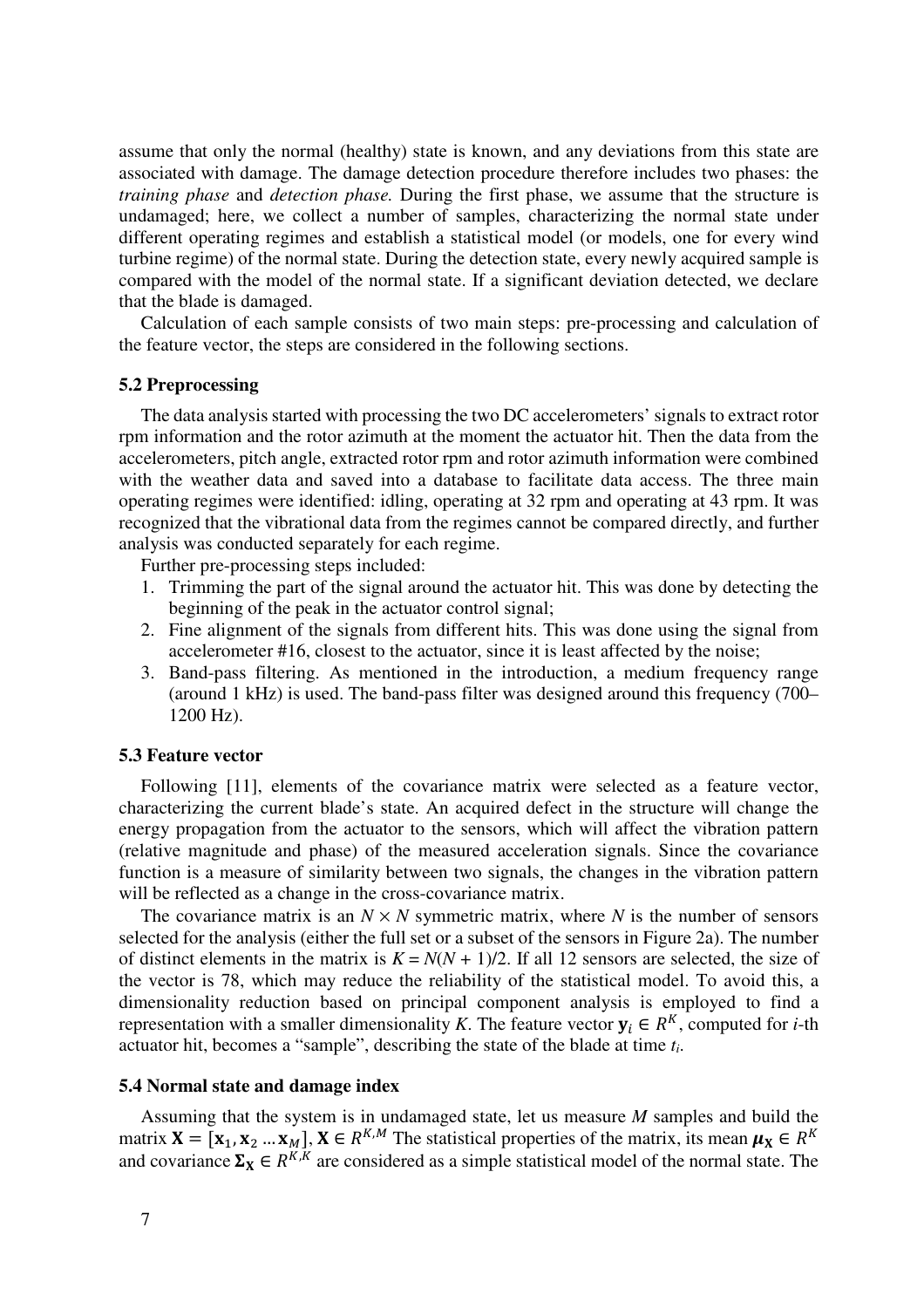Mahalanobis distance between a sample **y** and the state **X**:

$$
d(\mathbf{y}, \mathbf{X}) = \sqrt{(\mathbf{y} - \boldsymbol{\mu}_{\mathbf{X}})^T \boldsymbol{\Sigma}_{\mathbf{X}}^{-1} (\mathbf{y} - \boldsymbol{\mu}_{\mathbf{X}})},
$$
(1)

is a convenient metric to quantify the difference between the new sample and the normal state, which can play a role of the *damage index*. If the damage index is relatively small and does not exceed some threshold *D*, we conclude that the system is in undamaged state. Oppositely, if  $d$ (**y**, **X**) > *D*, we declare state **y** as damaged.

Following the unsupervised strategy, we should base the choice of the threshold *D* exclusively on the observations from the training phase. The assumption that all points in the training set are normal yields

$$
D = \max_{i} (d(\mathbf{x}_i, \mathbf{X})),
$$
\n(2)

but this choice is sensitive to outliers that might happen in the training set. To avoid this, we assume that the covariance data is normally distributed. Consequently, the Mahalanobis distance squared  $(d^2)$  follows a  $\chi^2$ -distribution with *K* degrees of freedom. The value of the threshold, *D*, can then be obtained as, for example, the 99<sup>th</sup> percentile of the  $\chi^2$ -distribution, which means that only 1% percent of normal data would exceed this value. This will provide a more conservative choice of the threshold.

The important feature of the damage index (1) is that one can follow its dynamics, associating its increase with the damage development. This allows one to identify if the damage appeared but then stabilized or if keeps progressing.

#### **6 RESULTS**

This section presents the analysis for the 32 rpm regime of the wind turbine. Analysis of the 43 rpm and idling regimes is omitted.

The input data is extracted from the database by querying the rotor rpm being in the range [30, 34] and the pitch angle  $\leq$  0. The query finds 828 samples of the undamaged state, 66 of the 15 cm opening state, 117 samples – 30 cm, 105 – for 45 cm and 500+ for the repaired state. The latter was limited to 500 samples. Signals from accelerometers #5, 8, 9, 11, 12, 14, 15 are used for computing feature vector  $(N = 8$ , employing dimensionality reduction, with 99.9% variance explained, *K*=13). The model of the normal state is constructed based on the first 400 samples of the normal state; the threshold value is calculated based on the same set, allowing 1% of the samples to be outliers.

Figure 6 illustrates the analysis. The dark green dots represents the normal state; the dots to the left of the vertical dash-dot line are used for training and the threshold value calculation (horizontal dashed line). Four dots  $(1\% \text{ of } 400)$  are lying above the threshold, as they are allowed outliers. Model verification is performed using the remaining 428 samples from the normal state. It can be seen that 38 samples of the normal state are located above the threshold; they represent the Type I classification error (false positive or false alarms). They comprise almost 9% of the amount of samples in the verification set, i.e., significantly more than we allowed when forming the normal state modal. This may indicate that the size of the training set is not sufficient to cover all possible operating states, or that the samples are drifting due to some unknown reasons (for example, some slow changes of the SHM's hardware).

The light green crosses represent the samples belonging to the 15 cm crack state. None of the samples is below the threshold, indicating that there are no Type II errors (missed failure).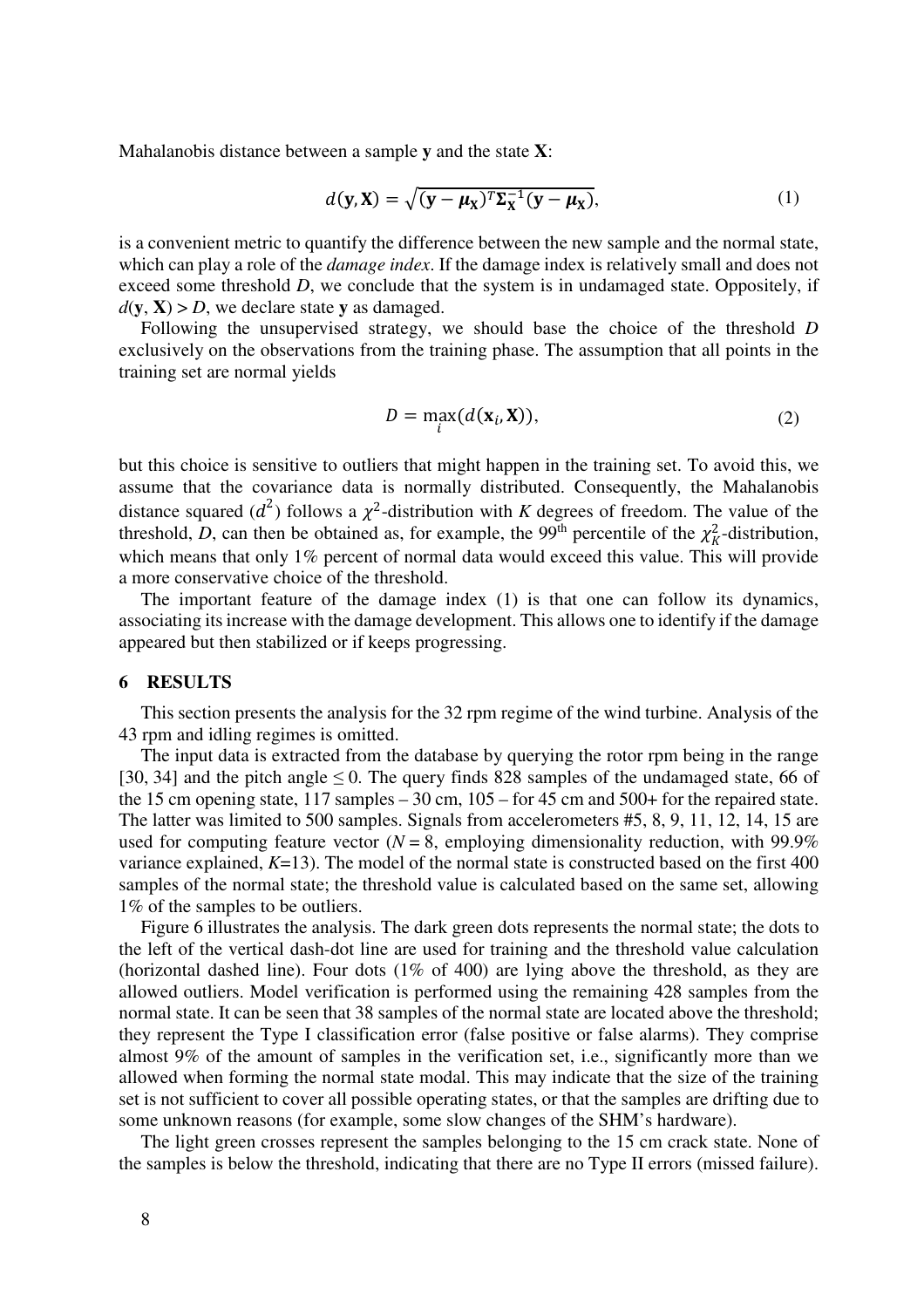The blue circles and red vertical crosses represent 30 cm and 45 cm crack states, respectively. Both sets are well above the threshold, meaning that 100% of the damage cases are detected. Most importantly, there is clear evidence that the damage index increases with the damage amount, thus we can conclude that the technique is not only capable detecting damage but can also reflects its development.

Finally, the magenta diamonds represent the samples from the repair state. It is clear that for this state, the damage index decreased but did not go below the threshold: indeed, after the repair, the structure still differs from the initial intact state. Thus, a new model of the repaired state is necessary to proceed with monitoring. What is curious is the bursts of the damage index values between samples no. 1300–1400 and around 1500 (denoted by a dashed oval). An ongoing research is supposed to link this observation with either weather conditions or the changes in behaviour of the SHM hardware.



Figure 6. Logarithm of the damage index (1) vs. sample number computed for the 32 rpm wind turbine regime. Left to the dash-dot vertical line: training set; horizontal dashed line: threshold.

# **7 DISCUSSION**

A similar analysis was also performed for two other wind turbine regimes: operating at 43 rpm and idling. While the results of the 43 rpm regime are similar to those presented above, the idling case required taking rotor azimuth angle into account: apparently the samples measured at different blade positions are not directly comparable. A possible reason for this is that while idling, the blade pitch is about  $90^0$  and the plunger hit direction lies in the rotor plane. Therefore, the strength of the hit is affected by gravity and depends on the azimuth angle (Figure 1c). When operating, the blades' pitch is around zero, the actuator direction is always perpendicular to the vector of gravity (Figure 1b), and the hit strength is not be affected by the rotor position.

#### **8 CONCLUSIONS**

The study presents an SHM system that is based on electromechanical actuator (automatic hammer) and an array of accelerometers. As a damage feature, a covariance matrix between the measured acceleration signals was used. The paper describes a three-month long measurement campaign, when the system was installed on operating Vestas V27 wind turbine. The ability of the system to detect an artificially introduced failure (blade's trailing edge opening) was investigated. It was demonstrated that a 15 cm long opening can be detected without stopping the wind turbine. It can be concluded that the actuator-based approach in